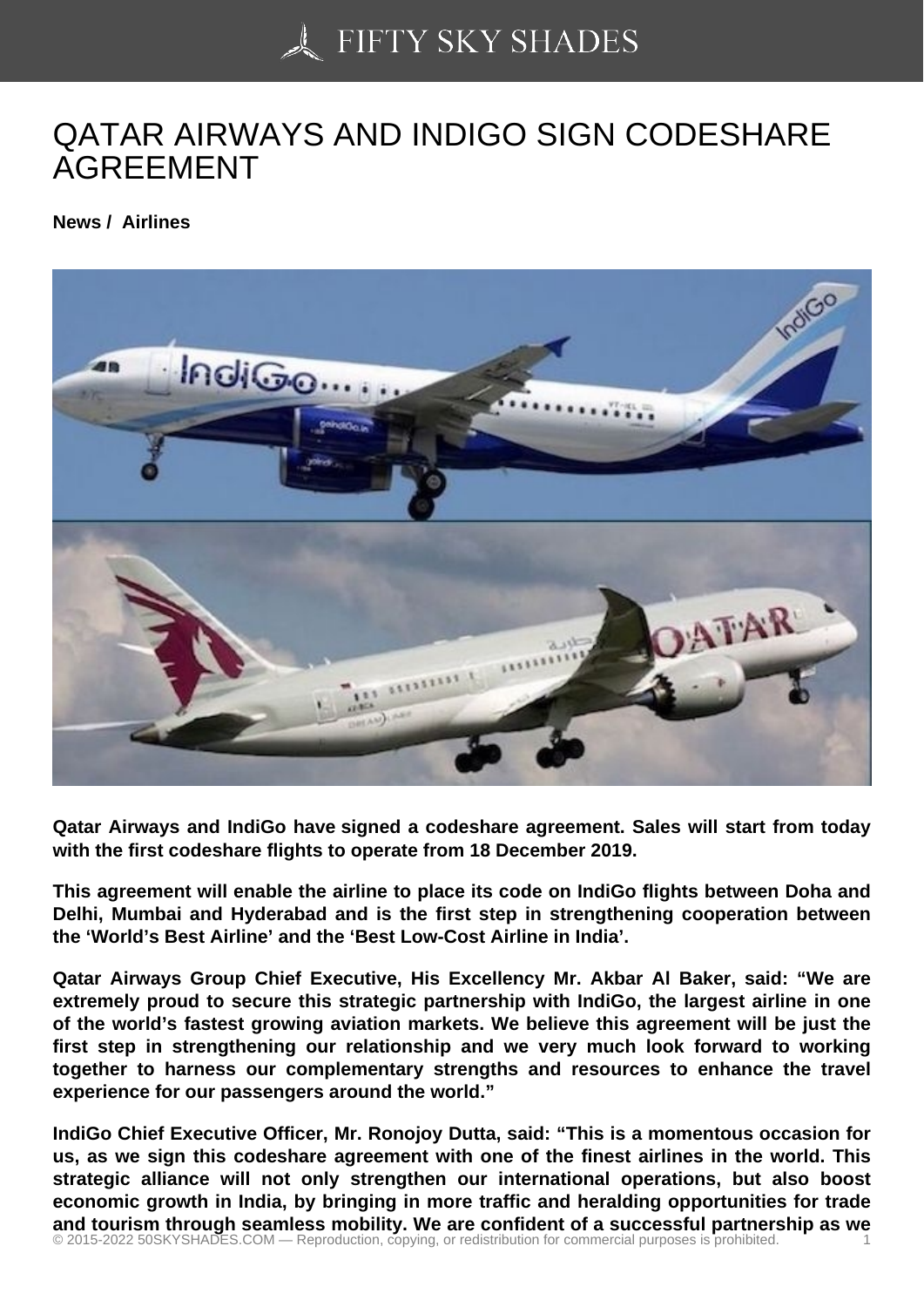**extend our signature on-time, courteous and hassle-free service experience to the passengers of Qatar Airways. These are exciting times for the aviation industry and it is our commitment to remain focused in building one of the best air transportation systems in the world."**



Qatar Airways currently operates 102 weekly flights between Doha and 13 destinations in India, including Ahmedabad, Amritsar, Bengaluru, Chennai, Delhi, Goa, Hyderabad, Kochi, Kolkata, Kozhikode, Mumbai, Nagpur and Thiruvananthapuram.

The airline's cargo division, Qatar Airways Cargo, currently operates a total of 28 weekly freighters to seven destinations in India. The top three cargo destinations in India are Mumbai, Chennai and Ahmedabad.

A multiple award-winning airline, Qatar Airways was named 'World's Best Airline' by the 2019 World Airline Awards, managed by the international air transport rating organisation Skytrax. It was also named 'Best Airline in the Middle East', 'World's Best Business Class', and 'Best Business Class Seat', in recognition of its ground-breaking Business Class experience, Qsuite.

Qatar Airways currently operates a modern fleet of more than 250 aircraft via its hub, Hamad International Airport (HIA), to more than 160 destinations worldwide. The world's fastest-growing airline has added a number of exciting new destinations to its growing network this year, including Rabat, Morocco; Izmir, Turkey; Malta; Davao, Philippines; Lisbon, Portugal; Mogadishu, Somalia; and Langkawi, Malaysia. The airline will add Gaborone, Botswana, in 2019 to its extensive route network along with Luanda, Angola; and Osaka, Japan, in 2020.

IndiGo is India's largest passenger airline with a domestic market share of 47% as of August 2019 and is amongst the fastest growing carriers in the world. IndiGo has a simple philosophy: offer low